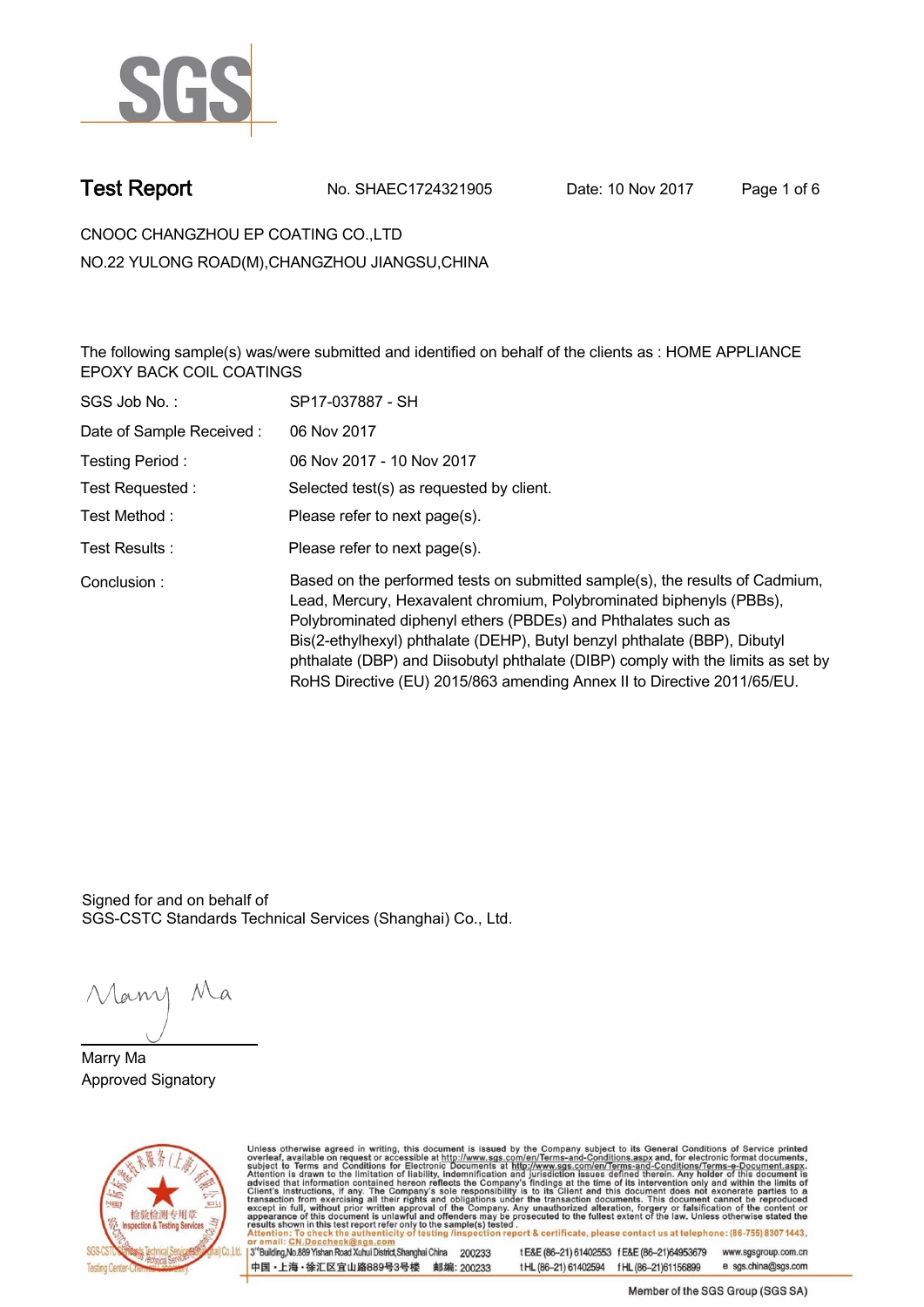

**Test Report. No. SHAEC1724321905 Date: 10 Nov 2017. Page 2 of 6.**

**Test Results :.**

**Test Part Description : .**

| Specimen No.    | SGS Sample ID    | <b>Description</b> |  |
|-----------------|------------------|--------------------|--|
| SN <sub>1</sub> | SHA17-243219.004 | Gray liquid        |  |

**Remarks :.(1) 1 mg/kg = 0.0001% .**

**(2) MDL = Method Detection Limit .**

**(3) ND = Not Detected ( < MDL ) .**

**(4) "-" = Not Regulated .**

## **RoHS Directive (EU) 2015/863 amending Annex II to Directive 2011/65/EU.**

**Test Method :. With reference to IEC 62321-4:2013, IEC62321-5:2013, IEC62321-7-2:2017 , IEC 62321-6:2015 and IEC62321-8:2017, analyzed by ICP-OES , UV-Vis and GC-MS . .**

| <u>Test Item(s)</u>          | <u>Limit</u>             | <u>Unit</u> | <b>MDL</b>               | 004       |
|------------------------------|--------------------------|-------------|--------------------------|-----------|
| Cadmium (Cd)                 | 100                      | mg/kg       | $\overline{c}$           | <b>ND</b> |
| Lead (Pb)                    | 1000                     | mg/kg       | 2                        | 6         |
| Mercury (Hg)                 | 1000                     | mg/kg       | 2                        | <b>ND</b> |
| Hexavalent Chromium (Cr(VI)) | 1000                     | mg/kg       | 8                        | ND        |
| Sum of PBBs                  | 1000                     | mg/kg       | $\overline{\phantom{a}}$ | <b>ND</b> |
| Monobromobiphenyl            | -                        | mg/kg       | 5                        | ND        |
| Dibromobiphenyl              | $\overline{\phantom{0}}$ | mg/kg       | 5                        | <b>ND</b> |
| Tribromobiphenyl             | $\overline{\phantom{0}}$ | mg/kg       | 5                        | <b>ND</b> |
| Tetrabromobiphenyl           | -                        | mg/kg       | 5                        | ND        |
| Pentabromobiphenyl           | $\overline{\phantom{0}}$ | mg/kg       | 5                        | ND        |
| Hexabromobiphenyl            | -                        | mg/kg       | 5                        | ND        |
| Heptabromobiphenyl           | $\overline{\phantom{a}}$ | mg/kg       | 5                        | <b>ND</b> |
| Octabromobiphenyl            | -                        | mg/kg       | 5                        | <b>ND</b> |
| Nonabromobiphenyl            | -                        | mg/kg       | 5                        | ND        |
| Decabromobiphenyl            | $\overline{a}$           | mg/kg       | 5                        | <b>ND</b> |
| Sum of PBDEs                 | 1000                     | mg/kg       | $\overline{\phantom{a}}$ | <b>ND</b> |
| Monobromodiphenyl ether      | -                        | mg/kg       | 5                        | ND        |
| Dibromodiphenyl ether        | ۰                        | mg/kg       | 5                        | <b>ND</b> |
| Tribromodiphenyl ether       | -                        | mg/kg       | 5                        | ND        |
| Tetrabromodiphenyl ether     |                          | mg/kg       | 5                        | <b>ND</b> |



Unless otherwise agreed in writing, this document is issued by the Company subject to its General Conditions of Service printed overleaf, available on request or accessible at http://www.sgs.com/en/Terms-and-Conditions.asp

3<sup>rd</sup>Building, No.889 Yishan Road Xuhui District, Shanghai China 200233 中国·上海·徐汇区宜山路889号3号楼 邮编: 200233 t E&E (86-21) 61402553 f E&E (86-21)64953679 www.sgsgroup.com.cn

t HL (86-21) 61402594 f HL (86-21) 61156899 e sgs.china@sgs.com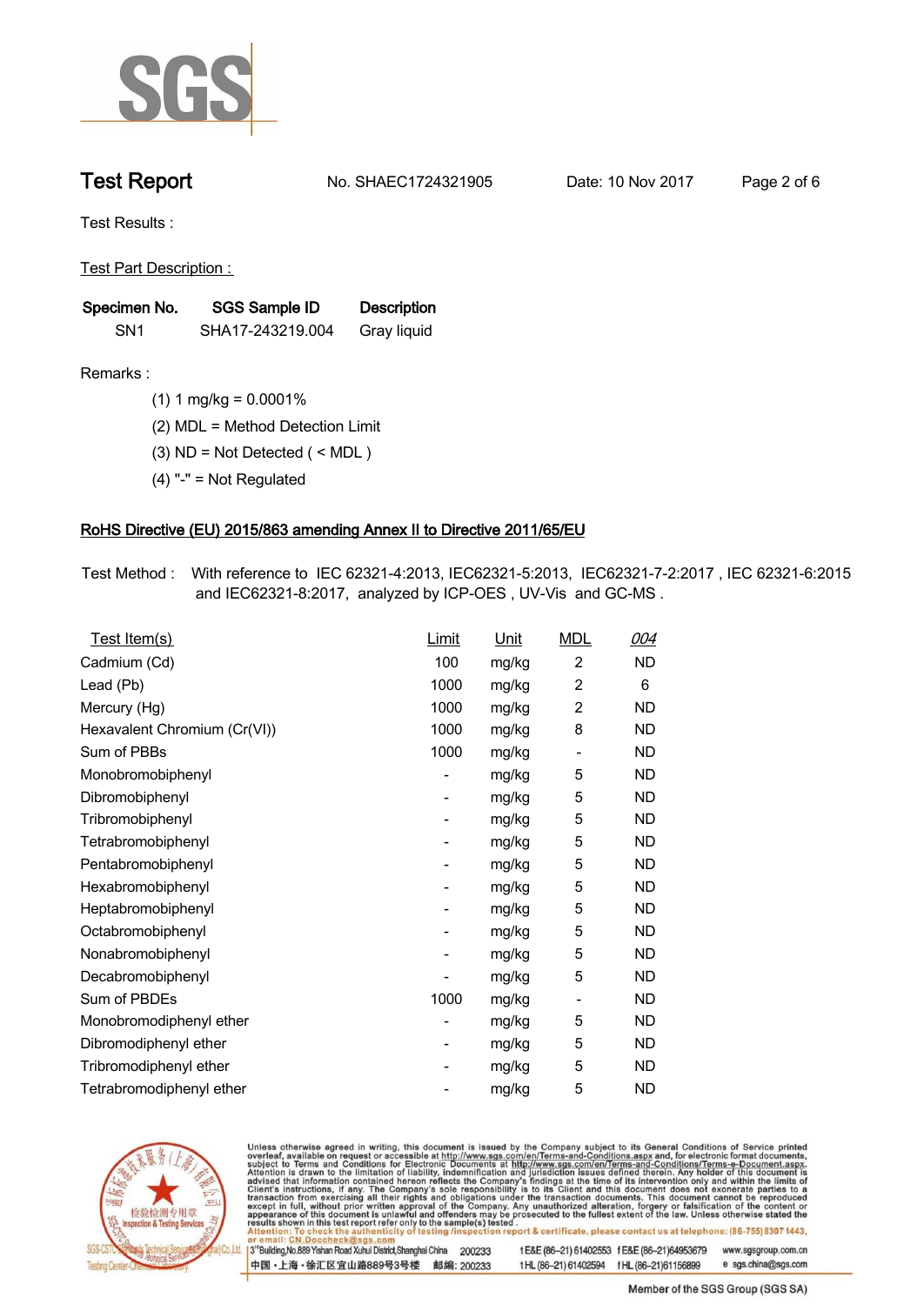

**Test Report. No. SHAEC1724321905** Date: 10 Nov 2017 Page 3 of 6

| Test Item(s)                      | Limit | <u>Unit</u> | <b>MDL</b> | 004       |
|-----------------------------------|-------|-------------|------------|-----------|
| Pentabromodiphenyl ether          | -     | mg/kg       | 5          | <b>ND</b> |
| Hexabromodiphenyl ether           | -     | mg/kg       | 5          | <b>ND</b> |
| Heptabromodiphenyl ether          | -     | mg/kg       | 5          | <b>ND</b> |
| Octabromodiphenyl ether           | ۰     | mg/kg       | 5          | <b>ND</b> |
| Nonabromodiphenyl ether           | -     | mg/kg       | 5          | <b>ND</b> |
| Decabromodiphenyl ether           | ۰     | mg/kg       | 5          | <b>ND</b> |
| Di-butyl Phthalate (DBP)          | 1000  | mg/kg       | 50         | <b>ND</b> |
| Benzyl Butyl Phthalate (BBP)      | 1000  | mg/kg       | 50         | ND        |
| Di-2-Ethyl Hexyl Phthalate (DEHP) | 1000  | mg/kg       | 50         | <b>ND</b> |
| Diisobutyl Phthalates (DIBP)      | 1000  | mg/kg       | 50         | <b>ND</b> |

**Notes :.**

**(1) The maximum permissible limit is quoted from RoHS Directive (EU) 2015/863. IEC 62321 series is equivalent to EN 62321 series**

 **http://www.cenelec.eu/dyn/www/f?p=104:30:1742232870351101::::FSP\_ORG\_ID,FSP\_LANG\_ID: 1258637,25**

**(2) On 4 June 2015, Commission Directive (EU) 2015/863 was published in the Official Journal of the European Union (OJEU) to include the phthalates BBP, DBP, DEHP and DIBP into ANNEX II of the Rohs Recast Directive. The new law restricts each phthalate to no more than 0.1% in each homogeneous material of an electrical product.** 

**(3) The restriction of DEHP, BBP, DBP and DIBP shall apply to medical devices, including in vitro medical devices, and monitoring and control instruments, including industrial monitoring and control instruments, from 22 July 2021.**

**(4) The restriction of DEHP, BBP, DBP and DIBP shall not apply to cables or spare parts for the repair, the reuse, the updating of functionalities or upgrading of capacity of EEE placed on the market before 22 July 2019, and of medical devices, including in vitro medical devices, and monitoring and control instruments, including industrial monitoring and control instruments, placed on the market before 22 July 2021.** 

**(5) The restriction of DEHP, BBP and DBP shall not apply to toys which are already subject to the restriction of DEHP, BBP and DBP through entry 51 of Annex XVII to Regulation (EC) No 1907/2006. .**

 **Result shown is of the total weight of wet sample. .**



Unless otherwise agreed in writing, this document is issued by the Company subject to its General Conditions of Service printed overleaf, available on request or accessible at http://www.sgs.com/en/Terms-and-Conditions.asp results shown in this test report refer only to the sample(s) tested report & certificate, please contact us at telephone: (86-755) 8307 1443,

3<sup>rd</sup> Building, No.889 Yishan Road Xuhui District, Shanghai China 200233 中国·上海·徐汇区宜山路889号3号楼 邮编: 200233 t E&E (86-21) 61402553 f E&E (86-21)64953679 www.sgsgroup.com.cn e sgs.china@sgs.com tHL (86-21) 61402594 fHL (86-21) 61156899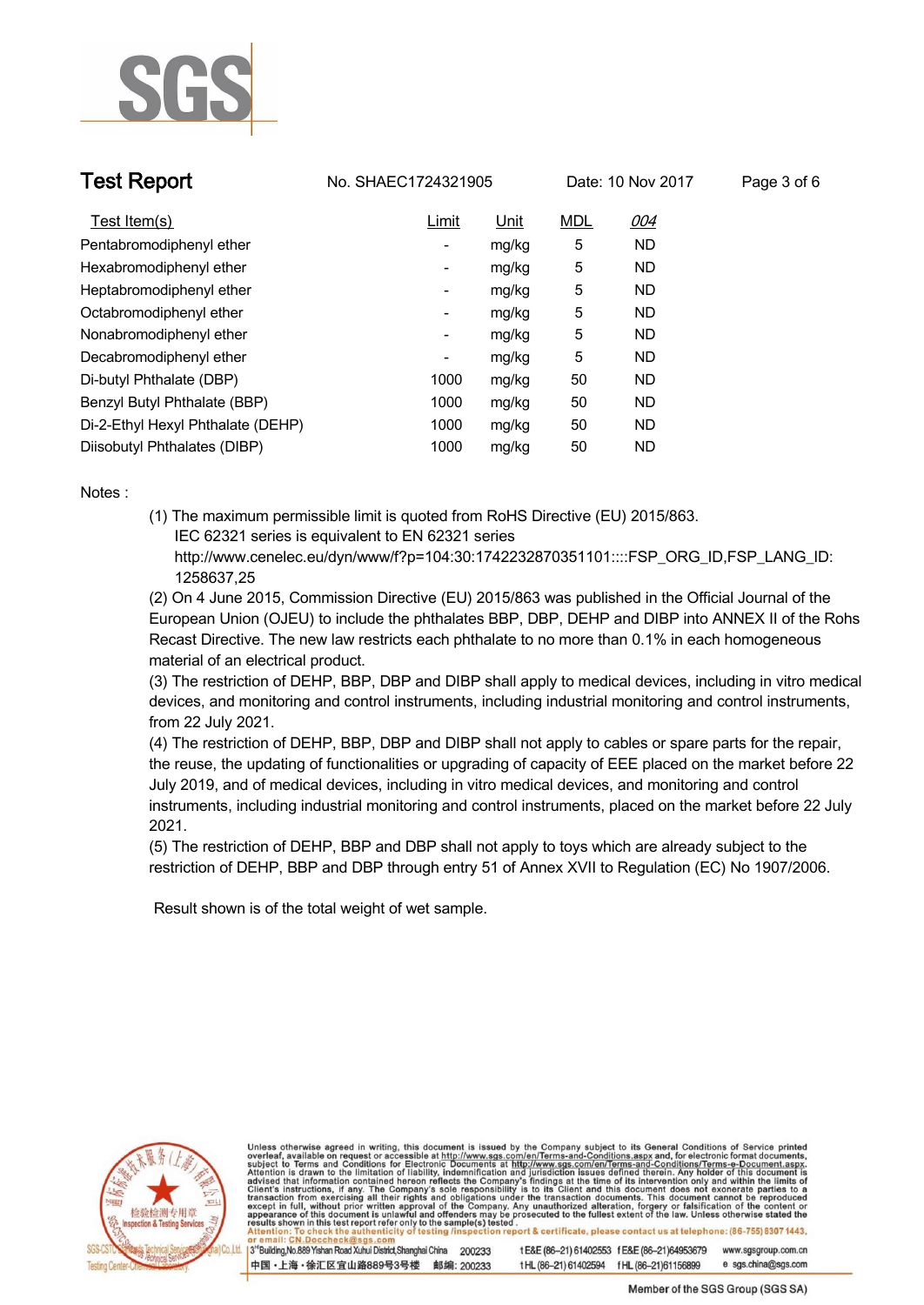

**Test Report. No. SHAEC1724321905 Date: 10 Nov 2017. Page 4 of 6.**

## **ATTACHMENTS**

# **Pb/Cd/Hg/Cr6+/PBBs/PBDEs Testing Flow Chart**

1) Name of the person who made testing: Meria Jin/Gary Xu/ Xiaolong Yang/Sielina Song

2) Name of the person in charge of testing: Jan Shi/Jessy Huang/Luna Xu/Shara Wang

3) These samples were dissolved totally by pre-conditioning method according to below flow chart. (Cr6+ and PBBs/PBDEs test method excluded)

Sample Preparation Sample Measurement **Pb/Cd/Hg/Cr PBBs/PBDEs and PBBs/PBDEs** Acid digestion with Sample solvent Nonmetallic Metallic microwave / extraction material material hotplate ABS/PC/PVC **Others** ↓ Concentration/  $\sqrt{2\pi}$ Boiling water **Filtration** Dilution of extraction Dissolving by Digesting at extraction solution 150~160°C ultrasonicatio Adding 1,5-  $\sqrt{1-\frac{1}{2}}$ Solution Residue **Filtration** diphenylcarb Digesting at Separating to azide for get aqueous 60°C by color 1) Alkali Fusion / ultrasonicatio phaseGC-MS  $\frac{1}{2}$ Dry Ashing <u>n Silvesson (</u> 2) Acid to UV-Vis. DATA dissolvered and the second pH adjustment DATA ICP-OES/AAS Adding 1,5 diphenylcarbazide for color DATA development and the state of the state of the state of the state of the state of the state of the state of the UV-Vis DATA



Unless otherwise agreed in writing, this document is issued by the Company subject to its General Conditions of Service printed overleaf, available on request or accessible at http://www.sgs.com/en/Terms-and-Conditions.asp on report & certificate, please contact us at telephone: (86-755) 8307 1443, esting /ins

13<sup>rd</sup> Building, No.889 Yishan Road Xuhui District, Shanghai China 200233 中国·上海·徐汇区宜山路889号3号楼 邮编: 200233 tE&E (86-21) 61402553 fE&E (86-21)64953679 www.sgsgroup.com.cn

t HL (86-21) 61402594 f HL (86-21)61156899 e sgs.china@sgs.com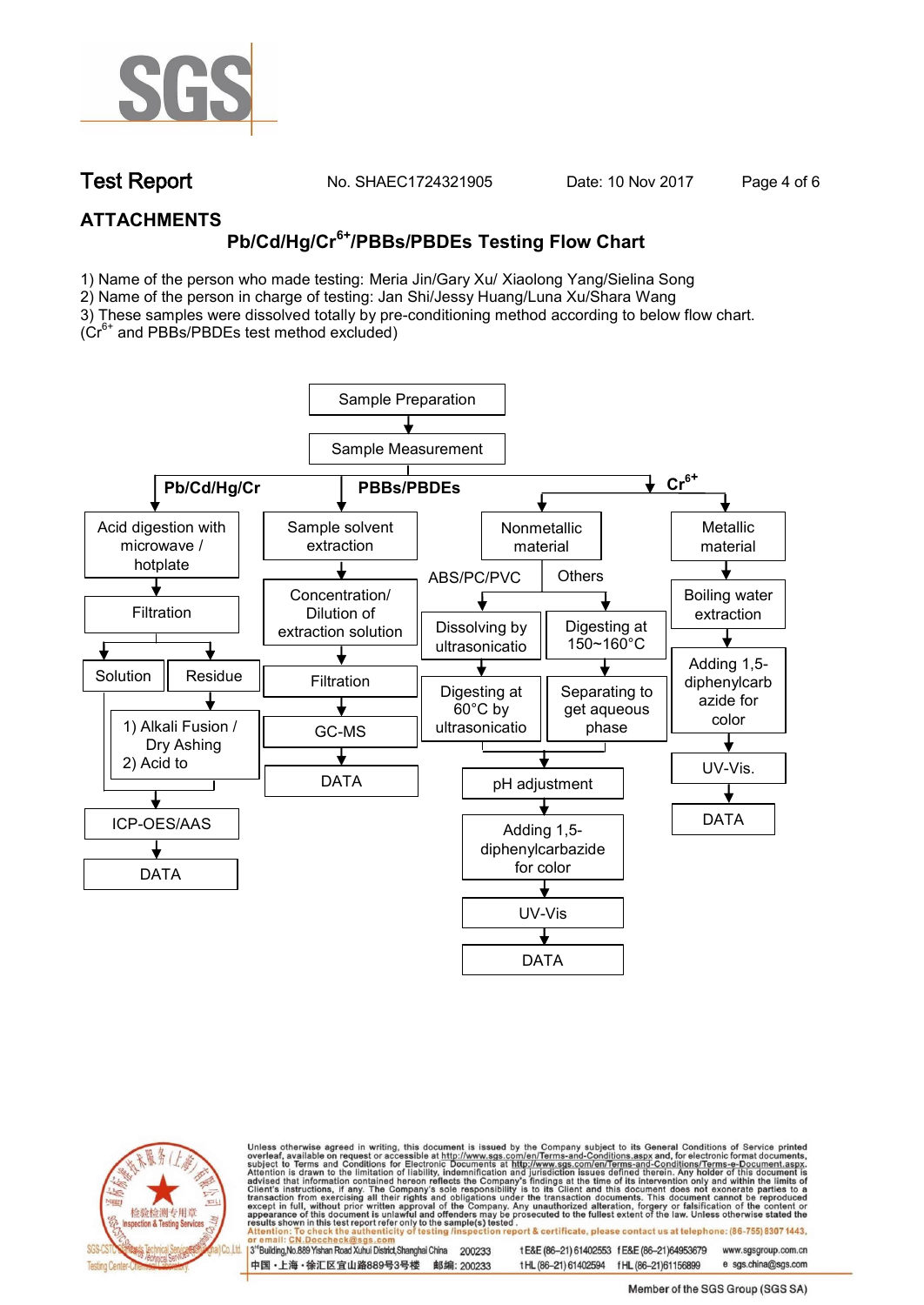

**Test Report. No. SHAEC1724321905 Date: 10 Nov 2017. Page 5 of 6.**

## **ATTACHMENTS**

## **Phthalates Testing Flow Chart**

- 1) Name of the person who made testing: Sherlock Gao
- 2) Name of the person in charge of testing: Jessy Huang





Unless otherwise agreed in writing, this document is issued by the Company subject to its General Conditions of Service printed overleaf, available on request or accessible at http://www.sgs.com/en/Terms-and-Conditions.asp

3<sup>rd</sup>Building, No.889 Yishan Road Xuhui District, Shanghai China 200233 中国·上海·徐汇区宜山路889号3号楼 邮编: 200233 t E&E (86-21) 61402553 f E&E (86-21)64953679 www.sgsgroup.com.cn t HL (86-21) 61402594 f HL (86-21) 61156899 e sgs.china@sgs.com